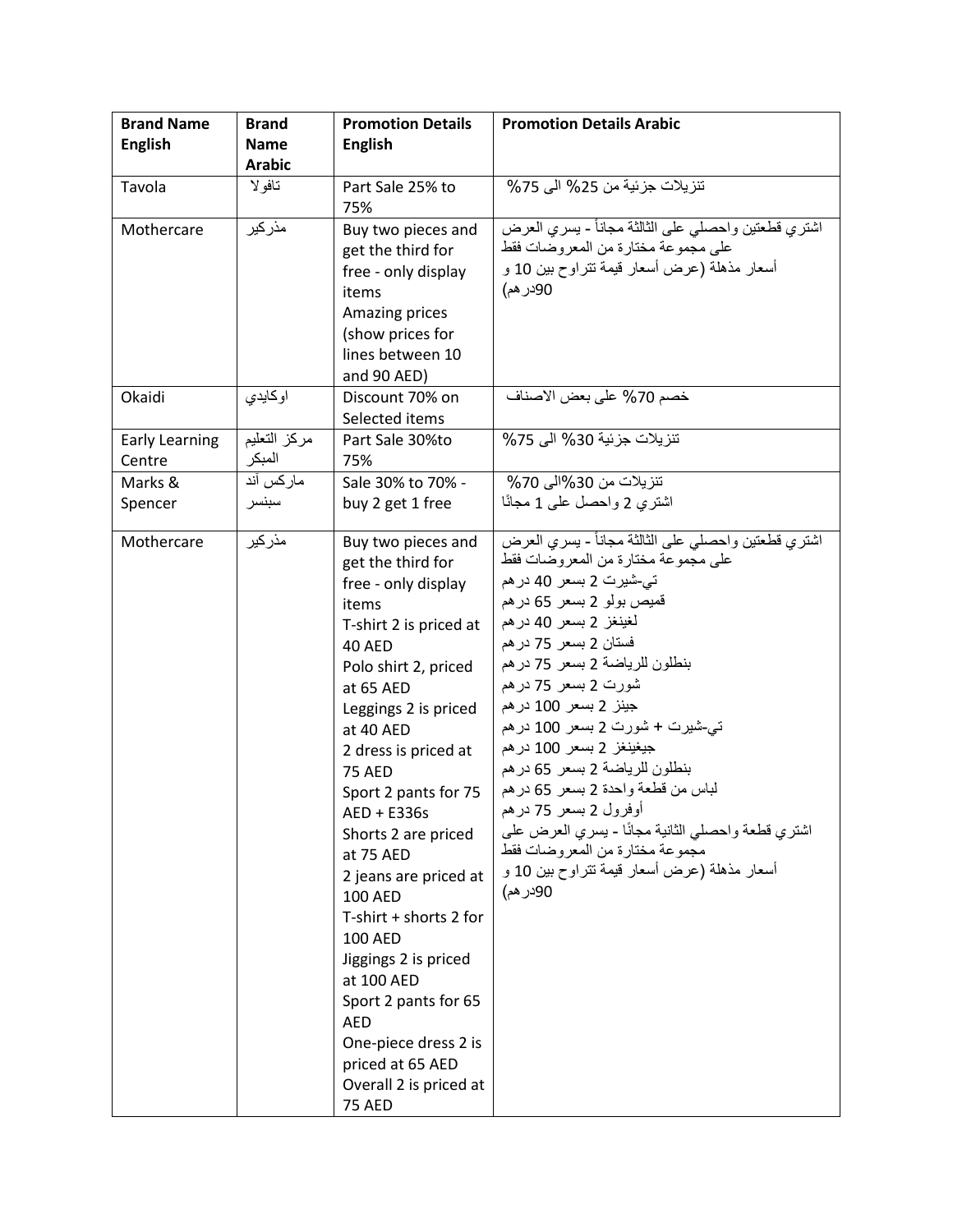|                      |                    | <b>BUY 1 PIECE GET 1</b><br>FREE - ONLY ONLY<br><b>DISPLAYED PIECE</b><br>Amazing prices<br>(show prices for<br>lines between 10                                                                                                                                                                                                                                                                                                                                                                                                                                                                                                                                                                                                                                               |                                                                                                                                                                                                                                                                                                                                                                                                                                                                                                                                                                                                                                                                                                                                                                                                                                                                                                                                                                                                                                                                                                                                                                                                                                                                                                                                                                    |
|----------------------|--------------------|--------------------------------------------------------------------------------------------------------------------------------------------------------------------------------------------------------------------------------------------------------------------------------------------------------------------------------------------------------------------------------------------------------------------------------------------------------------------------------------------------------------------------------------------------------------------------------------------------------------------------------------------------------------------------------------------------------------------------------------------------------------------------------|--------------------------------------------------------------------------------------------------------------------------------------------------------------------------------------------------------------------------------------------------------------------------------------------------------------------------------------------------------------------------------------------------------------------------------------------------------------------------------------------------------------------------------------------------------------------------------------------------------------------------------------------------------------------------------------------------------------------------------------------------------------------------------------------------------------------------------------------------------------------------------------------------------------------------------------------------------------------------------------------------------------------------------------------------------------------------------------------------------------------------------------------------------------------------------------------------------------------------------------------------------------------------------------------------------------------------------------------------------------------|
|                      |                    | and 90 dirhams)                                                                                                                                                                                                                                                                                                                                                                                                                                                                                                                                                                                                                                                                                                                                                                |                                                                                                                                                                                                                                                                                                                                                                                                                                                                                                                                                                                                                                                                                                                                                                                                                                                                                                                                                                                                                                                                                                                                                                                                                                                                                                                                                                    |
| <b>KIKO Milano</b>   | كيكو ميلانو        | Part Sale 30% to<br>70%                                                                                                                                                                                                                                                                                                                                                                                                                                                                                                                                                                                                                                                                                                                                                        | تنزيلات جزئية من 30% الى 70%                                                                                                                                                                                                                                                                                                                                                                                                                                                                                                                                                                                                                                                                                                                                                                                                                                                                                                                                                                                                                                                                                                                                                                                                                                                                                                                                       |
| Bath & Body<br>Works | باث & بودي<br>وركس | Buy 3 and get 3 for<br>free<br>Buy 3 Get 1 Free -<br>Selected Groups<br>Buy 2 Get 1 Free -<br><b>Selected Groups</b><br>Buy 1 Get 1 Free -<br><b>Selected Groups</b><br><b>Big Candles bought</b><br>at 149 Dirhams<br>Perfumery and<br>home fresheners<br>packages bought 5<br>items for 99<br>dirhams<br>Freshener<br><b>Collection Small Buy</b><br>5 items for 59<br>dirhams<br>Selected sets of<br>Hand Soaps bought<br>5 pieces worth 99<br>dirhams<br>Buy for 175 dirhams<br>and receive a gift<br>box and how much<br>for free<br>Buy for 100<br>dirhams and get a<br>gift box for wax and<br>how much for free<br>Buy AED 500 and<br>get 3 pieces of body<br>care products<br>Purchase worth 200<br>dirhams and get a<br>free makeup bag<br><b>Body Care Products</b> | شکل و نوع اشتر 3 و احصل علمی 3 مجانا<br>اشتر 3 واحصل على 1 مجاناً - مجموعات مختارة<br>اشتر 2 واحصل على 1 مجاناً - مجموعات مختارة<br>اشتر 1 واحصل على 1 مجاناً - مجموعات مختارة<br>الشموع الكبيرة اشتر قطعتين بقيمة 149 در هم<br>عبوات أجهزة النعطير والمعطرات المنزلية اشتر 5 قطع<br>بقيمة 99 در هم<br>تشكيلة المعطرات حجم صغير اشتر 5 قطع بقيمة 59 در هم<br>مجموعات مختارة من صابون اليدين اشتر 5 قطع بقيمة 99<br>در هم<br>اشتر بقيمة 175 در هم واحصل على صندوق هدايا و<br><b>Sleeve</b><br>اشتر بقيمة 100 در هم و احصل على علمة هدايا للشمع<br>مجاناًSleeveو<br>اشتر بقيمة 500 در هم واحصل 3 قطع من منتجات العناية<br>بالجسم<br>اشتر بقيمة 200 در هم و احصلبي على حقيبة مكياج مجاناً<br>منتجات العناية بالجسم اشتر 1 بقيمة 19 در هم<br>منتجات العناية بالجسم صغيرة الحجم اشتر 1 بقيمة 12<br>در هم<br>اشتر شمع كبير الحجم 2 قطع بقيمة 99 در هم<br>مجموعات مختارة من صابون اليدين اشتر 2 قطع بقيمة 39<br>در هم<br>منتجات العناية بالجسم اشتر 1 بقيمة 25 در هم<br>الشموع الكبيرة اشتر قطعة بقيمة 59 در هم - قطع مختارة<br>بقيمة 15 در هم Wallflowersسختار ات من تشكيلة<br>تشكيلة البخاخات المنز لية بقيمة 19 در هم<br>منتجات العناية بالجسم اشتر 1 بقيمة 35 در هم<br>مختار ات صابون اليدين بقيمة 19 در هم للقطعة<br>مختار ات صـابون اليدين بقيمة 15 در هم للقطعة<br>عطر رجالي اشتر 1 بقيمة 99 در هم<br>انفق مبلغ 99 واحصل على نوصيل مجانبي عند الشراء على<br>موقعنا |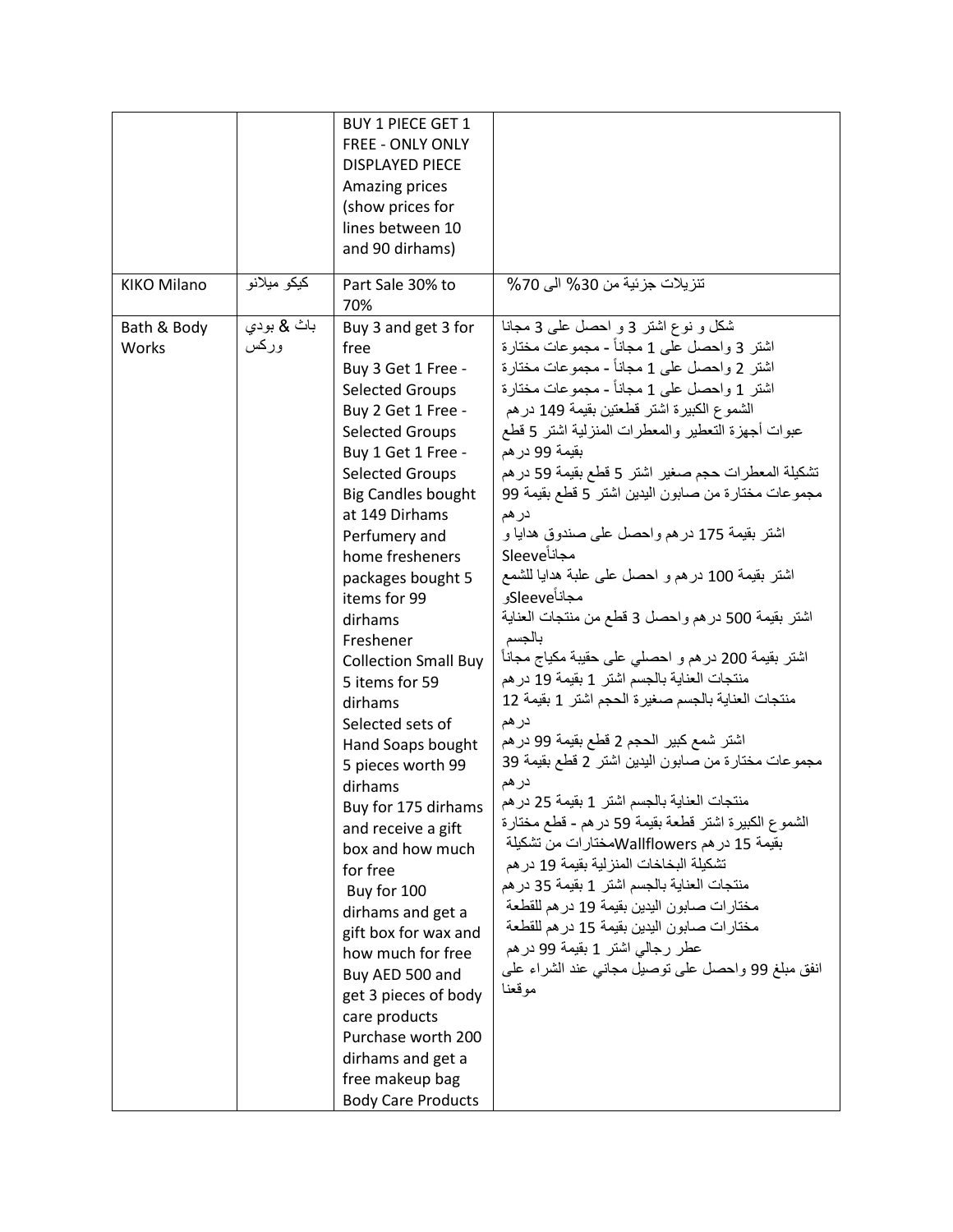|             |            | Buy 1 AED                  |                                                   |
|-------------|------------|----------------------------|---------------------------------------------------|
|             |            | Small Body Care            |                                                   |
|             |            | Products Buy 1 at          |                                                   |
|             |            | 12 AED                     |                                                   |
|             |            | <b>Buy 2 Large Candles</b> |                                                   |
|             |            | at 99 Dirhams              |                                                   |
|             |            | Selected Sets of           |                                                   |
|             |            | Hand Soaps Buy 2           |                                                   |
|             |            | items worth 39             |                                                   |
|             |            | <b>Dirhams</b>             |                                                   |
|             |            | <b>Body Care Products</b>  |                                                   |
|             |            | <b>Buy 1 25 AED</b>        |                                                   |
|             |            | <b>Big Candles</b>         |                                                   |
|             |            | Purchase worth 59          |                                                   |
|             |            | dirhams - Selected         |                                                   |
|             |            | <b>Items</b>               |                                                   |
|             |            | Selections from the        |                                                   |
|             |            | Wallflowers                |                                                   |
|             |            | collection, worth 15       |                                                   |
|             |            | dirhams                    |                                                   |
|             |            | Home sprays                |                                                   |
|             |            | collection 19              |                                                   |
|             |            | dirhams                    |                                                   |
|             |            | <b>Body Care Products</b>  |                                                   |
|             |            | Buy 1 35 AED               |                                                   |
|             |            | Hand soap                  |                                                   |
|             |            | selections 19              |                                                   |
|             |            | dirhams per piece          |                                                   |
|             |            | Hand soap                  |                                                   |
|             |            | selections, at 15          |                                                   |
|             |            | dirhams each               |                                                   |
|             |            | Men's perfume buy          |                                                   |
|             |            | 1 worth 99 dirhams         |                                                   |
|             |            | Spend \$99 and get         |                                                   |
|             |            | free delivery when         |                                                   |
|             |            | you purchase on            |                                                   |
|             |            | our website                |                                                   |
|             |            | $\mathbf{u}$               |                                                   |
| Bath & Body | باث & بودي | Buy 1 Small Hand           | معقمات اليدين حجم صغير اشتر 1 قطع بقيمة 8 در هم - |
| Works       | وركس       | Sanitizer for AED 8 -      | مجموعة مختارة                                     |
|             |            | Available on               |                                                   |
|             |            | selected items             |                                                   |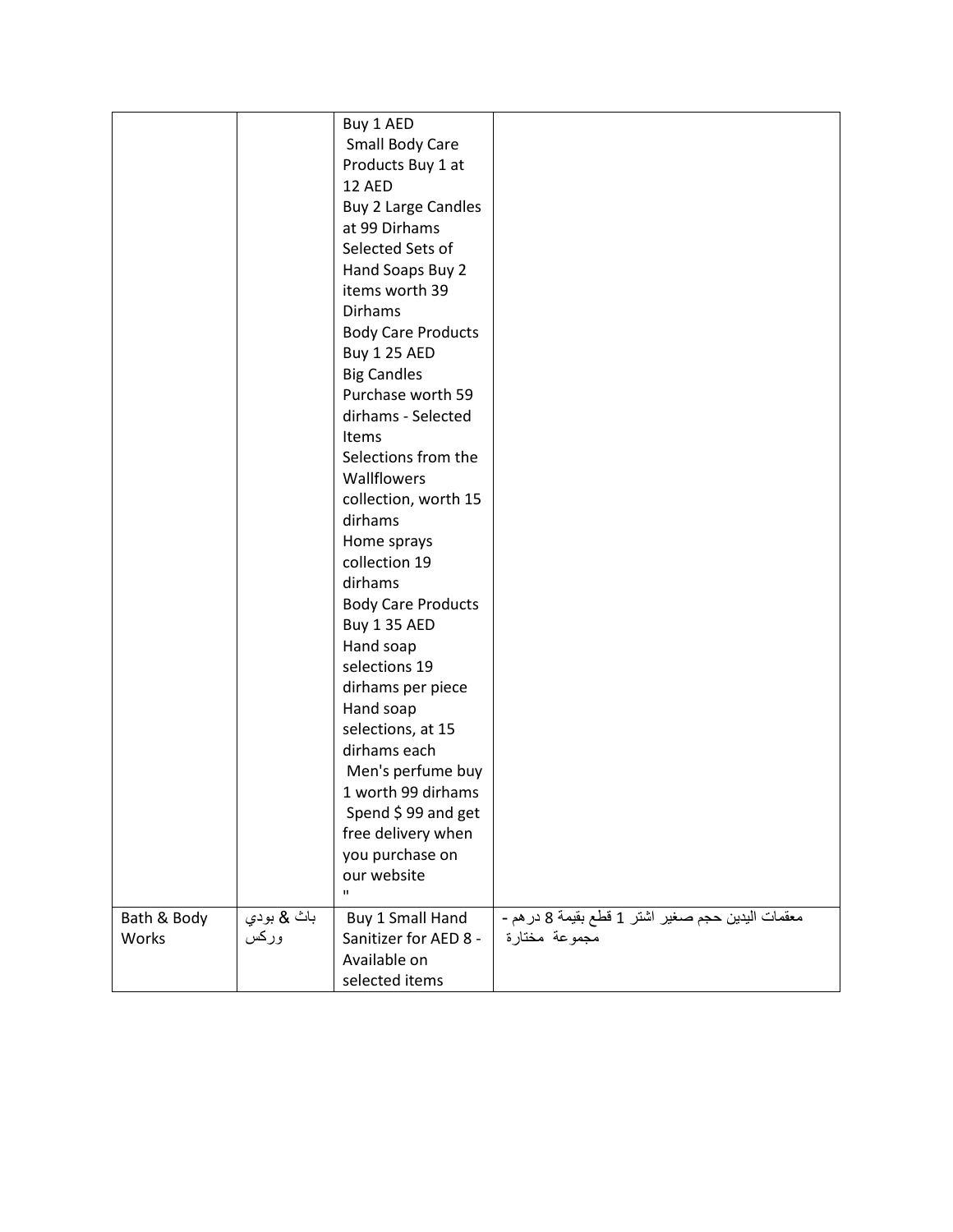| <b>Better Life</b> | بيتر لايف | 1- Direct discounts      | خصومات مباشرة على منتجات مختارة -1                 |
|--------------------|-----------|--------------------------|----------------------------------------------------|
|                    |           | on selected              | احصل على مجموعة من الأواني و تجهيزات المطبخ -2     |
|                    |           | products                 | مجاناً عند شراء أي موقد من سيمنز                   |
|                    |           | 2- Get a set of          | احصل على طقم أكواب مجاناً عند شراء غسالة صحون   -3 |
|                    |           | utensils and kitchen     | من سيمنز                                           |
|                    |           | equipment for free       | عروض على حزم من سيمنز، تيرم و زانوسي -4            |
|                    |           | when purchasing          | خصومات مباشرة كما يلي على الأجهزة المدمجة من : -5  |
|                    |           | any Siemens stove        | سیمنز و زانوسی                                     |
|                    |           | 3- Get a free set of     | تسوق بقيمة 1,500-3,999 د.إ. واحصل على خصم مباشر    |
|                    |           | cups when you buy        | .بقيمة 50 د إ                                      |
|                    |           | a dishwasher from        | تسوق بقيمة 4,000-6,999 د.إ. واحصل على خصم مباشر    |
|                    |           | <b>Siemens</b>           | .بقيمة 200 د إ                                     |
|                    |           | 4- Offers on bundles     | نسوق بقيمة 7,000-9,999 د إ. واحصل على خصم مباشر    |
|                    |           | from Siemens,            | .بقيمة 500 د إ                                     |
|                    |           | <b>Terme and Zanussi</b> | تسوق بقيمة 10,000 د.إ. أو أكثر واحصل على خصم مباشر |
|                    |           | 5-: Direct discounts     | .بقيمة 800 د إ                                     |
|                    |           | as follows on            |                                                    |
|                    |           | compacts from            |                                                    |
|                    |           | Siemens and              |                                                    |
|                    |           | Zanussi                  |                                                    |
|                    |           | Shop AED 1,500-          |                                                    |
|                    |           | 3,999. And get a         |                                                    |
|                    |           | direct discount of       |                                                    |
|                    |           | 50 AED.                  |                                                    |
|                    |           | Shop AED 4,000-          |                                                    |
|                    |           | 6,999. And get a         |                                                    |
|                    |           | direct discount of       |                                                    |
|                    |           | AED 200.                 |                                                    |
|                    |           | Shop AED 7,000-          |                                                    |
|                    |           | 9,999. And get a         |                                                    |
|                    |           | direct discount of       |                                                    |
|                    |           | AED 500.                 |                                                    |
|                    |           | Shop for a value of      |                                                    |
|                    |           | AED 10,000. Or           |                                                    |
|                    |           | more and get a           |                                                    |
|                    |           | direct discount of       |                                                    |
|                    |           | 800 AED "                |                                                    |
| Marks &            | ماركس أند | Buy two and get          | اشتر 2 واحصل على واحد مجانا على مستلزمات التجميل   |
| Spencer            | سبنسر     | one for free on          |                                                    |
|                    |           | beauty supplies          |                                                    |
| Carters            | كارترز    | Sale 25% to 80%          | تنزيلات من 25% الى 80%                             |